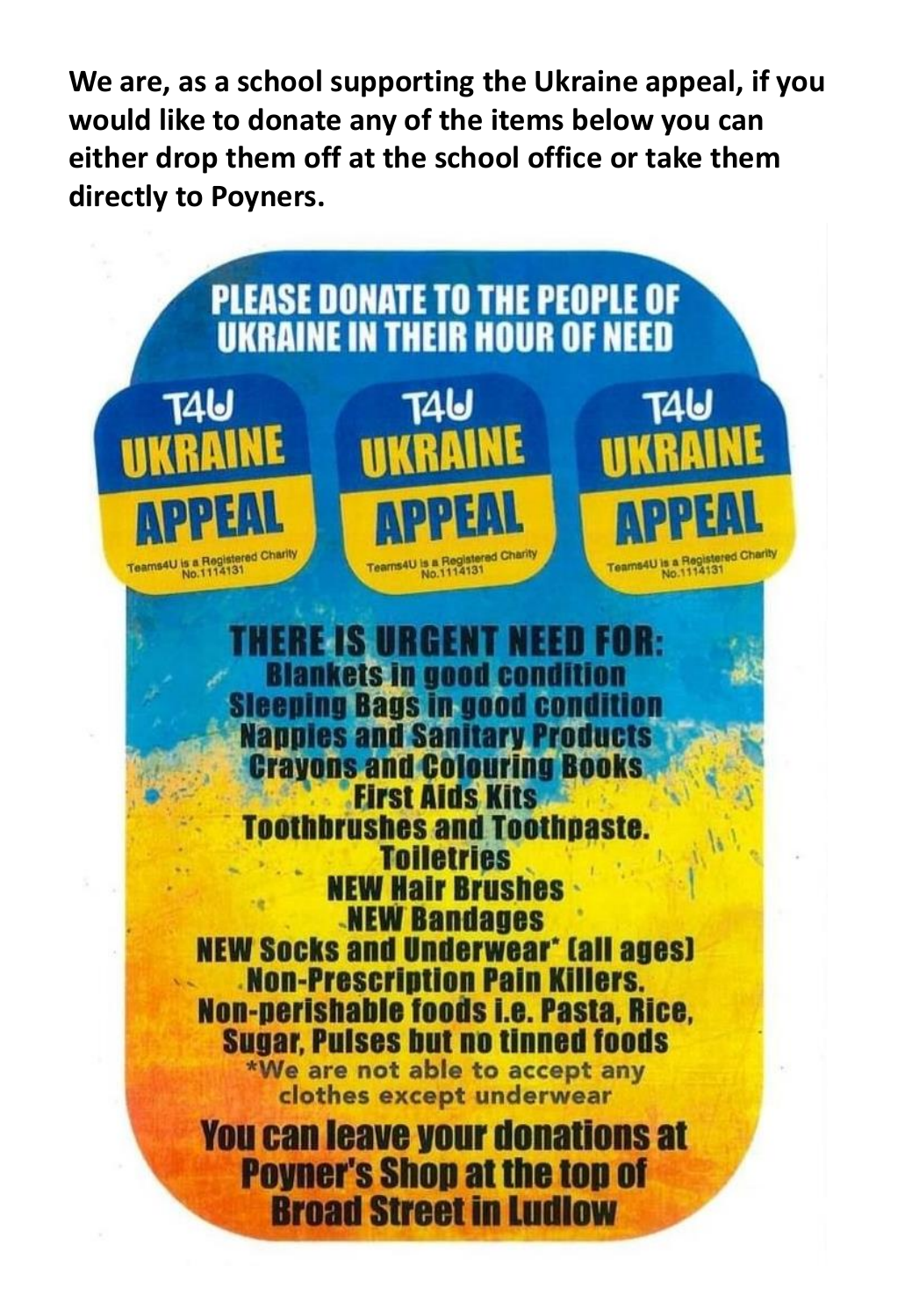

## **Mufti day – Monday 14th March - £1 in aid of the Ukrainian Refugees. Payable through School Money – sorry no cash**

We are gradually returning to normality with our participation in sporting fixtures and events. A group of Year 3 and 4 children enjoyed an afternoon of netball at Ludlow High School last Friday. They are certainly making good progress with Mrs Holtom. We rotated out football team on Monday and sent a squad to Church Stretton High School. The players were commended on their positive attitude and sportsmanship. They came 3rd overall and Mr Hodgson was very proud of their performances.

Our football team also attended Accrington Stanley FC on Wednesday in the northern finals of the Utility Cup. They were a credit to the school and Shrewsbury Town FC who they represented.

The results were as follows: Bolton 3-2 Shrewsbury Wigan 1-3 Shrewsbury Crewe 1-0 Shrewsbury Fleetwood 2-0 Shrewsbury Rotherham 1-3 Shrewsbury



**Red Nose Day** – **Friday 18th March Wear Red – 50p donation** payable through School Money. We still have a limited number of noses left for sale at the school office.

**Easter Service - St Laurence's Church - Thursday 7th April – 10am- open to all parents**

## **Headlice**

A delicate subject, but we have been asked if we can send out letters regarding head lice as some children are repeatedly being infested. **Could we ask that all parents check their child as soon as possible**. If your child is infested you can get a treatment from the local chemist. There is no reason for your child to miss time from school. You will need to check other members of your family and you need to re-treat after a number of days as the eggs, which were not killed, will have hatched – that way it will prevent them re-occurring.

On Tuesday we had a visit from Flowfit who kindly presented the children with a net of footballs. A huge thank you to Flowfit from everyone at St. Laurence's, the children will get a lot of enjoyment from them.